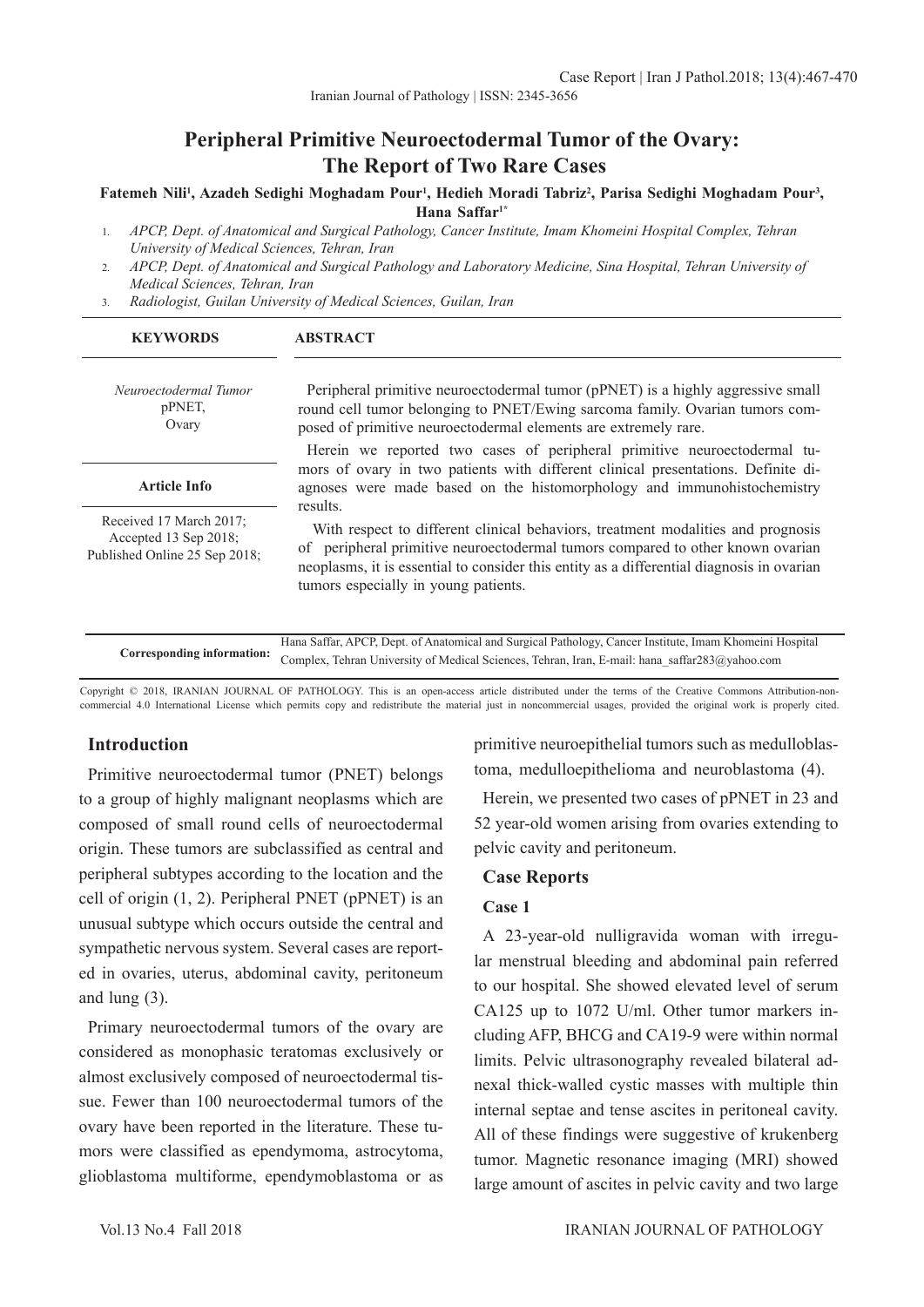thick-walled cystic masses in midline and left side of the pelvic cavity, measuring 66 and 76 mm, both with rapid wall contrast enhancement in favor of bilateral ovarian cystic tumors. Bowel loops with diffuse serosal enhancement were noted in the cul-de-sac indicative of diffuse peritoneal seeding.

During laparotomy, massive ascites and diffuse involvement of omentum, small intestine and rectum was identified. Large bilateral ovarian masses seemed inoperable. Only omentectomy and ovarian biopsy were done.

Microscopic examination revealed neoplastic tissue composed of very crowded small cells with high nuclear-cytoplasmic ratio and mild pleomorphism in nuclei mainly arranged in sheets with occasional organoid pattern. Frequent mitotic activity was also seen (Figure 1).

Further investigation by immunohisthochemical (IHC) study showed positive result for MIC2 (CD99), NSE, Synaptophysin and Vimentin. Negative markers included CK AE1/AE3, CK7, CK20, EMA, Inhibin, Calretinine, LCA, P53, WT1 and GFAP.



Figure 1. Proliferation of small round cells in a patternless manner H&E 40X (A), Immunohistochemistary study showing positive reaction with CD99 (B) and NSE(C). Negative reaction for Calretinin (D)

According to the above histhopathological and immunohistochemical findings the diagnosis of small round cell tumor, compatible with primitive neuroectodermal tumor was made.

Two weeks later, chemotherapy with five cycles of Mesna, Vincristine, Adriamycin and Cyclophosamide was started. Subsequently, she underwent total abdominal hysterectomy, bilateral salpingo-oophorectomy and resection of parts of ileum and rectum. Histopathological examination revealed extensive fibrosis and necrosis in ovaries and small residue of tumor at the serosal surface of resected bowels. After 15 months from the initial presentation, she survived without evidence of recurrence or metastasis receiving chemotherapy.

### **Case 2**

A 52-year-old multigravida woman with two months history of abdominal pain was evaluated. A large pelvic mass measuring 109x78x67mm along with significant amount of ascites were noted. No distinct preserved ovarian tissue was detected. Core needle biopsy was performed. Histopathologic and IHC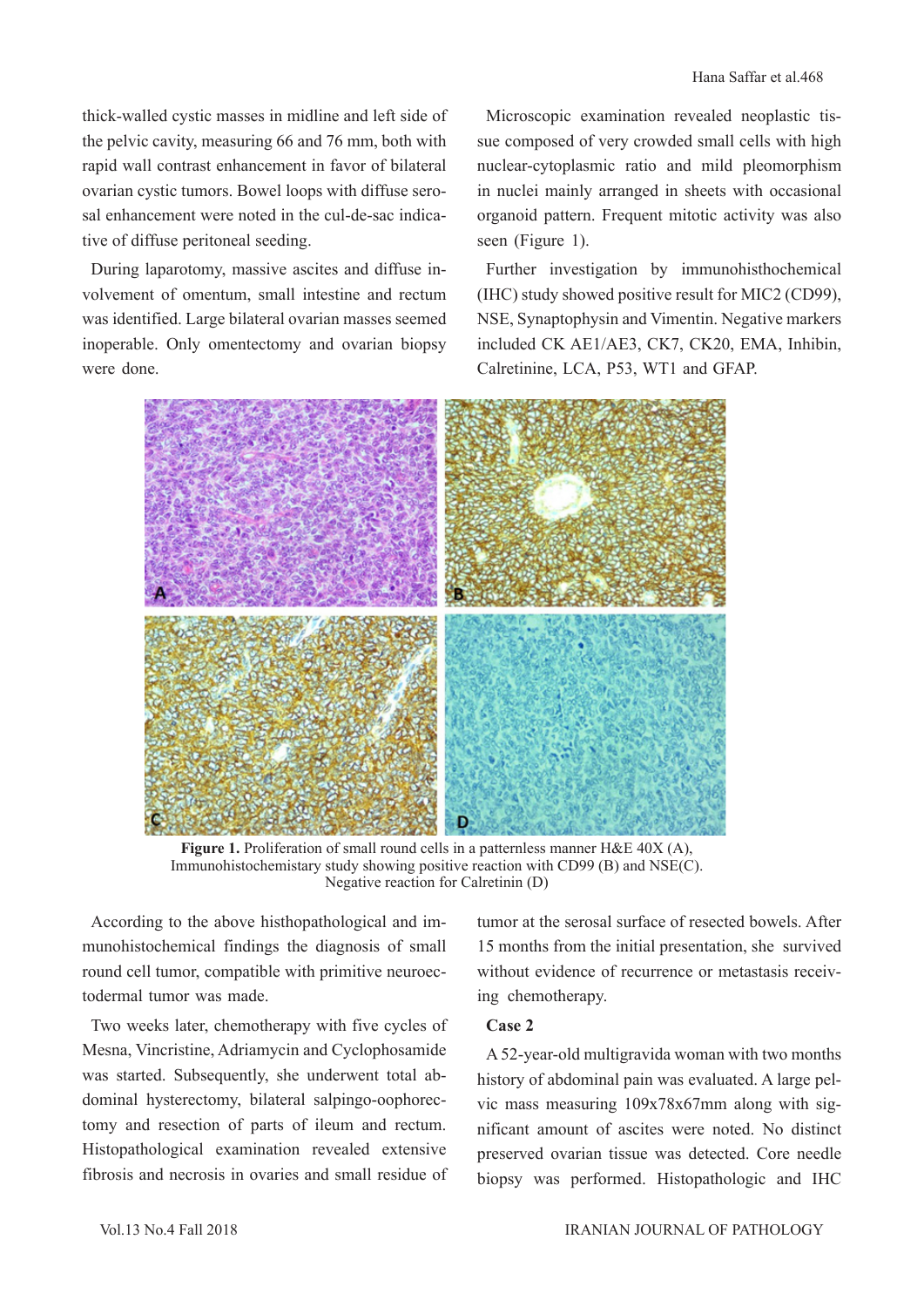study revealed small round cell tumor with strong immunoreactivity for CD99 and NSE compatible with pPNET. After six cycles of treatment with chemotherapeutic agents including Vincristine, Doxorubicin, Cyclophosphamide and Ifosfamide, the patient underwent total abdominal hysterectomy and bilateral salpingo-oophorectomy along with omentectomy and lymphadenectomy.

Macroscopic examination revealed enlarged ovaries measuring 5.5x 4.5x4 and 5x4.5x3.5 cm with solidcystic cut surfaces and foci of necrosis and fibrosis.

On microscopic examination, patternless proliferation of small round cells with small amount of cytoplasm and round to oval rather uniform nuclei outgrown by extensive foci of necrosis and fibrosis in both ovaries were seen. IHC findings were similar to the biopsy sample and the first case.

### **Discussion**

PNETs are the most common type of all neuroectodermal ovarian tumors (5). When associated with teratoma, they are thought to be of germ cell origin. However, in the pure forms, neometaplasia in mullerian-related tissues is considered as their origin (6).

Less than 100 cases of ovarian pPNET have been reported in the literature. Most of them were diagnosed in the third and fourth decades of life, but occasionally they were first discovered in children, adolescents or older women (4). Fischer et al. reported the oldest case of ovarian PNET in a 75-year-old woman coexisting with endometrioid adenocarcinoma (13). There was no specific clinical sign and symptom, serologic marker or radiologic finding for preoperative diagnosis. Pathologic examination was the only accurate method of diagnosis which can be achieved through the core needle biopsy in the case of high clinical suspicion for high grade tumors other than epithelial malignancies.

Microscopically, this tumor is reminiscent of primitive neuroectodermal tumors in the nervous system (4). The tumor is frequently confused with other types of ovarian tumors such as granulosa cell tumor, small cell carcinoma of hypercalcemic type, and endometriod carcinoma (6). Strong immunoreactivity for CD99, and negative reaction for sex cord stromal, epithelial and hematolymphoid markers facilitate the correct diagnosis (7). In 99% of PNET cases, the reciprocal translocation t (11; 22) was observed in cytogenetic examination. Kawauchi et al. detected characteristic chromosomal translocation t (11; 22) in one case of ovarian PNET with reverse transcriptase (RT)-PCR (8). Unfortunately, molecular analysis for evaluating the translocation was not available in our center.

Although rare, PNET is a highly aggressive tumor of ovary which must be differentiated from metastatic tumors by several investigations. Most of the reported cases in the literature were in advanced stages at the time of presentation. Involvement of pelvic cavity or distant metastasis to the lung, bone and bone marrow are the most common ways of spread. Yousefi et al. reported 3 cases of pelvic PNET with distant metastasis to lung and brain (1). The clinical stage is the most important prognostic factor and the outcome is generally poor. The survival rate was reported in range of 10.8-36 months (3).

Rarity of PNET in ovary makes it impossible to perform a randomized clinical study for management of this neoplasm.

One of the largest studies conducted by Morovic and Damjanov showed that disease stage appears to be the most important prognostic factor in PNET of the ovary (4).

Although there are reported cases of stage IA disease with survival rate of 3-5 years which were only treated with staging laparotomy, stage IC patients must also receive adjuvant chemotherapy. For women in stage III-IV disease, despite their low effectiveness, debulking surgery in combination with chemotherapy should be considered (9).

The optimal chemotherapy regimen for management of ovarian PNETs is unknown. Using Cisplatin-based regimens such as BEP (Bleomycin, Etoposide and Cisplatin) directed in germ cell tumors, is not advocated by some authors (10). Their recommendation is a combination of Doxorubicin, Ifosfamide and Cyclophosphamide. In one of the largest studies by Erlich